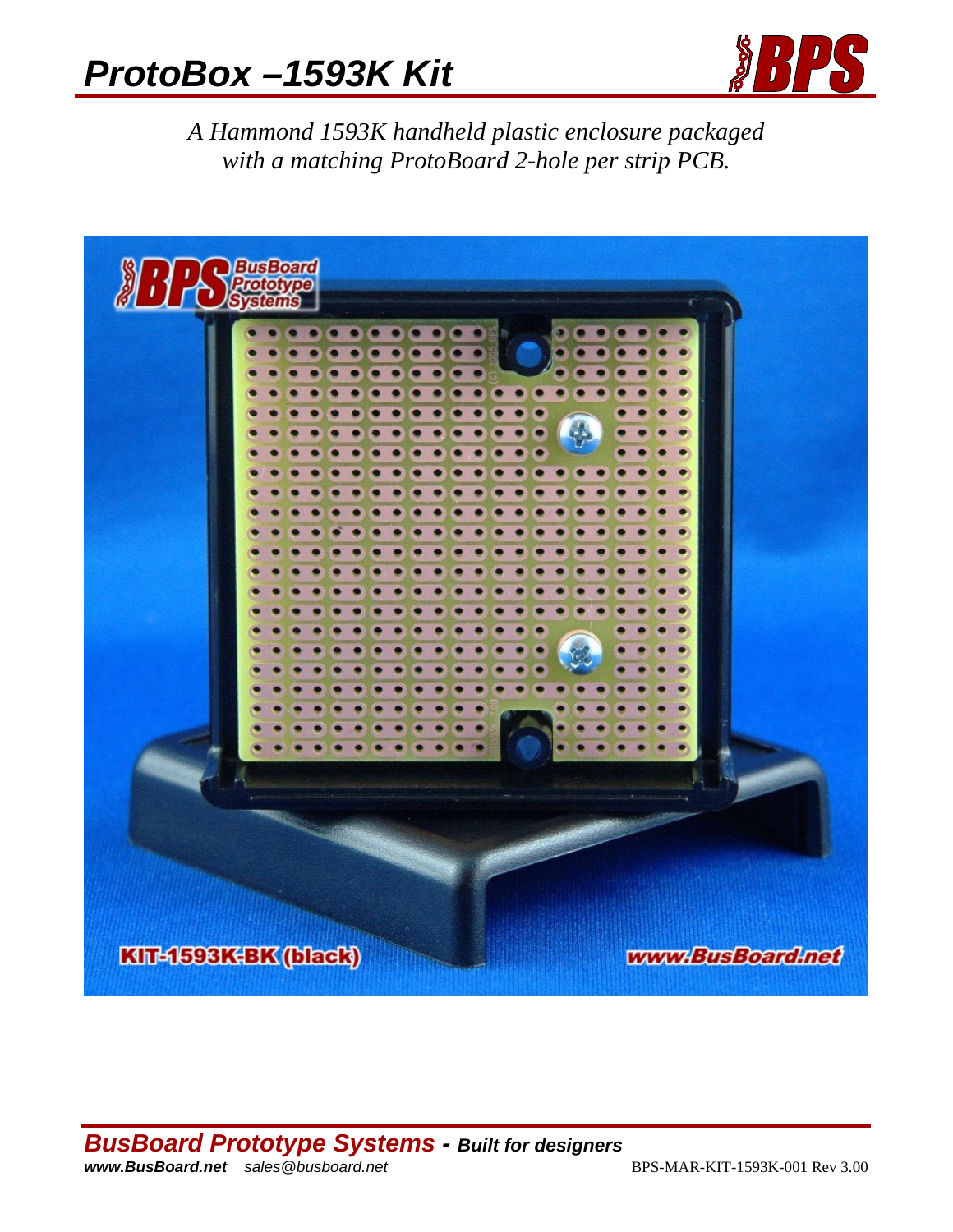

## *Attractive hand-held plastic enclosure with matching prototype circuit board.*

#### **PR1593K Prototyping Board**

*ProtoBoard* saves time! The PCB is designed for the box. No cutting required.

Convenient 2-hole ProtoBoard pattern provides an easy way to connect parts while maximizing usable board area.

**Lead free** etched copper PCB with a flux coating for easy soldering and to preserve solderability.

High-quality FR4 glass epoxy board.

Two 4-40 PCB mounting screws provided.

Single sided, 1oz/ft2 copper PCB

0.042" holes drilled on 0.1" centers

PCB Size 2.3 x 2.3 inches (58 x 58mm)

#### **Order Part# PR1593K**

#### **PCB Layout (Actual Size)**



#### **1593K Enclosure**

Hand-held electronic instrument enclosure.

Built-in PCB standoffs.

2 flat removable end panels (included).

2 rounded end panels (included, not shown below)

Recessed top for membrane display or pad.

Lap joint construction provides protection against dust accumulation and splashing water.

Black or grey general purpose ABS plastic.

Secured with self tapping screws (included).

Box Size 2.6 x 2.6 x 1.1 in. (66 x 66 x 28 mm)

#### **Order Part#**

#### **KIT-1593K-GY (Grey Box + PCB) KIT-1593K-BK (Black Box + PCB)**